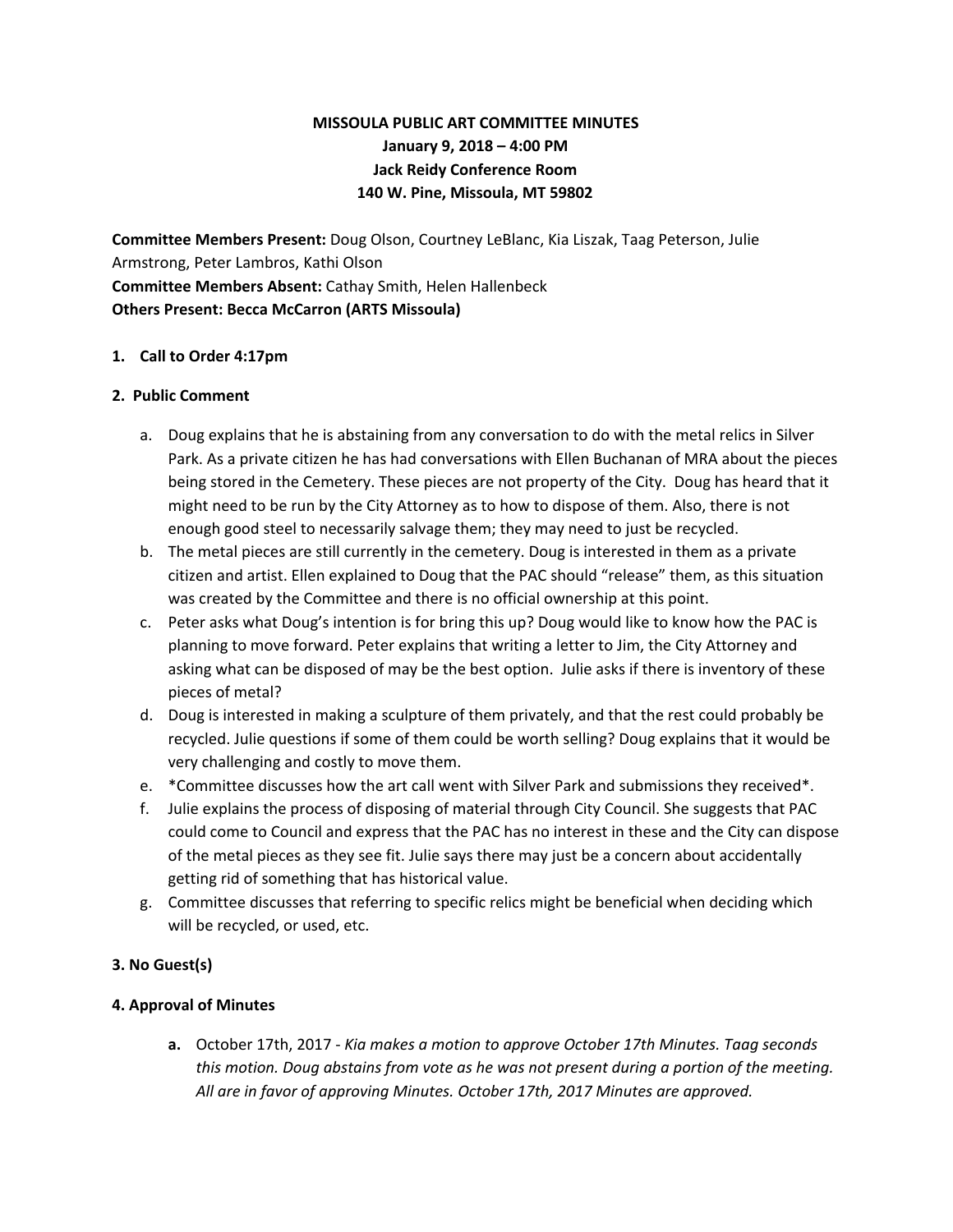b. November 21st & December 19th - No Quorum at either meeting, No Vote.

## **5. UM School of Art Relationship, Pilot Program - Peter**

- a. Peter explains that the purpose of the PAC meeting being rescheduled for this week is attending to the UofM Pilot Program Paperwork. Peter has been in communication with the Mayor. \*Peter reads email from Mayor that expresses the Mayor's approval, but that he and his team are still reviewing. The Mayor has requested that Matt Lawson reviews. The Mayor explained to Peter that the Committee should move forward on our end, and the City will make changes as necessary based on the conversation.
- b. \*Public Art Committee takes a moment to to review the packet/contract for this project\*.
- c. Kathi suggests adding an official statement with the language that expresses that the City has the right to make changes, the non-discriminatory information, etc. Kathi says for Becca to look over past art calls for this information.
- d. Note: If the City or the PAC have substantive revisions, the other party as well as the University would need to re-approve this packet.
- e. Kathi suggests that the first line of the contract, on the back page, should include the name, address & phone number of applicants instead of just "artist contact information". Taag suggests the last point of the contract says "potential" loss of opportunity for art exhibiting.
- f. Peter reminds Committee of past discussion regarding censorship. The Committee will be accepting pieces that are in accordance with the PAC & City's mission.
- g. Becca explains that she has reached out to Kevin Bell, our UofM School of Art contact for the Spring. With this contract in place, the Committee should be receiving pieces to be reviewed at February's meeting.
- h. Committee suggests Becca put the entire last page/contract on Submittable so it is easier to organize submission information as opposed to images being emailed to her.
- *i. Courtney makes a motion to approve this UofM Pilot Program Paperwork with the modification for the City Rights/Non-discrimination change, more detailed contact info on the contract, and adding the contract to Submittable. Doug seconds this motion. All are in favor. UofM Pilot Program Paperwork is approved.*

# **6. Election for Chair in New Fiscal Year - Peter**

- a. Peter asks Courtney if she is still interested in chairmanship. Courtney says yes she is. Doug expresses that he is mildly interested as well.
- b. Peter will officially step down from Chair at the end of the Fiscal Year, July 2018. A new chair will be potentially elected today and will shadow under Peter until that time.
- c. Doug asks if Vice Chair is also up for new elect? Are they done in the same cycle? Kathi is currently Vice Chair until the end of the Fiscal Year and has not expressed interest in stepping down. Peter feels that there is not a need necessarily to change Vice Chair and Chair at the same time unless the Committee feels otherwise.
- d. Peter asks Doug & Courtney to each take the floor and explain to the Committee why they are fit/interested in the Chair position.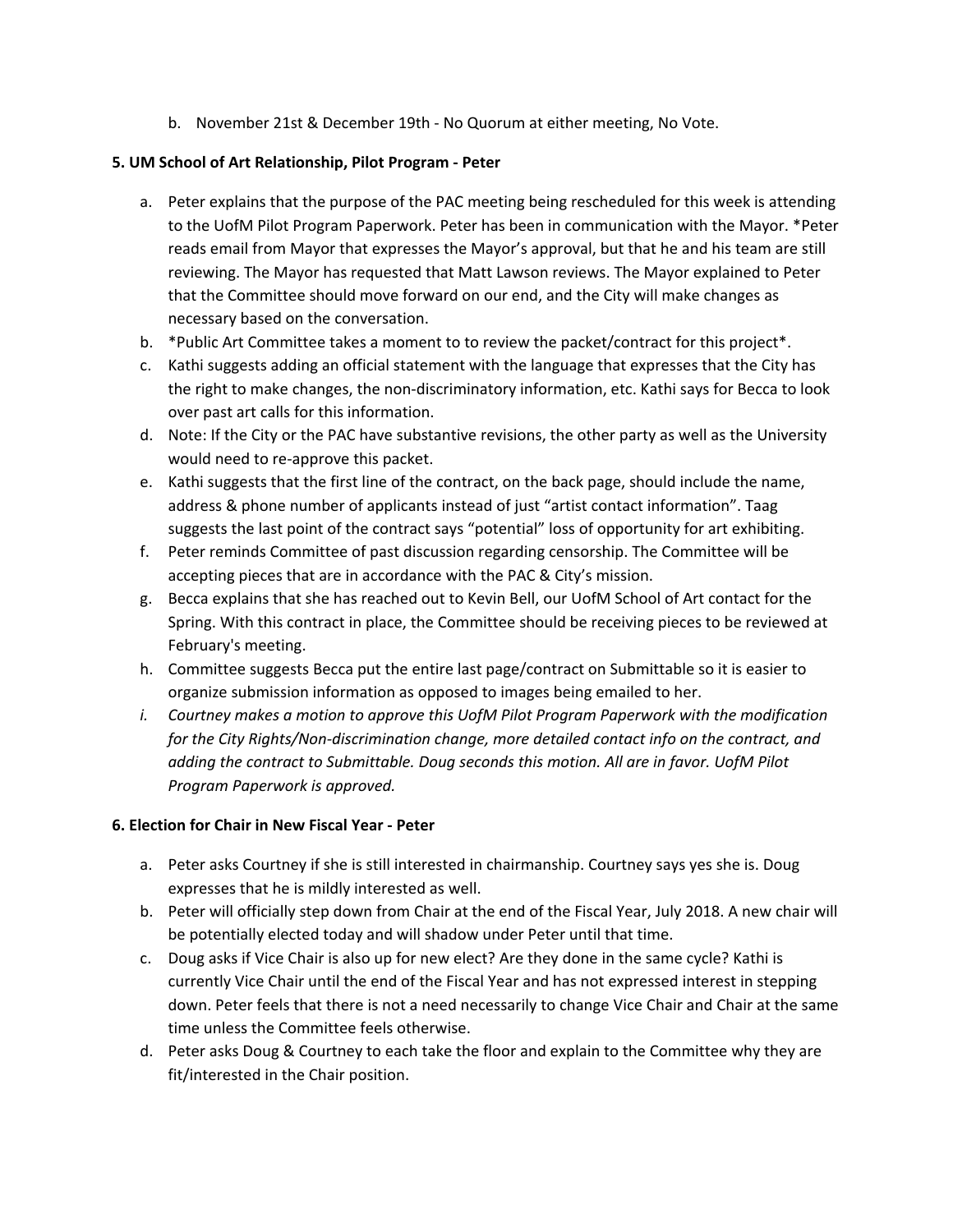- e. Doug says he is mildly interested. He has quite a few obligations in the summer. He would like to take some of the agenda items that were discussed at last years planning meeting and work to prioritize these. He would try to knock a few of these off. He also feels that art calls need to be taken a look at - how the Committee goes about art calls? He feels the group could use more process as far as picking agenda items and sticking to them.
- f. Courtney explains that she would like to see more community outreach. She likes what the PAC is currently doing with the University and other entities and would like to continue to push this and other relationships. She thinks we are starting to get our name out there. Courtney feels she has time to give and is very available.
- g. Kia asks Courtney and Doug about their time commitments and if they each have the ability to be Chair.
- h. Doug asks how many hours it typically takes a Chair to complete business? Peter explains he feels he would want to spend more time as Chair. He says it truly depends what is happening. Often if there is something to react to, there is more of a time commitment. He feels the Chair should have the physical and mental space for the job and the ability to be present.
- i. The Committee expresses that one of Peter's strengths is getting things done without ruffling feathers. Kathi feels it is important a chair is available for Becca when she has questions or needs something. Peter feels this is important: the ability to bring people together and to navigate relationships, when there are opinions/needs/interests all over the map. How do you end a meeting where people feel it went well and people are seeing the best of each other? Also, the ability to make judgement calls and react to things as they come appropriately.
- j. Taag feels the agenda of the Committee can move forward without a super strong chair. He doesn't feel it defeats one person's ability to get something done. Kathi explains we have had great financial allocations in the past from the City, but we still have fiscal challenges ahead and it would be great to have the leadership to handle that. Kia feels that the Chair should have the passion and time to devote to the job.
- k. \*Committee brings decision to a vote.\* Discussion ensues.
- I. Peter formalizes decision. Peter motions for vote on Courtney as Chair. All in favor of Courtney to *become official chair at the end of the Fiscal Year and meanwhile train under Peter. All are in favor. Courtney is approved as Chair of the City of Missoula Public Art Committee come July 2018.*
- m. Peter explains that he wants this to Committee to be a place where all participants can give their best. Thank you to Doug and Courtney for their interest! Peter says that one of the reasons for this 6 month transition period is for Peter to finish up some of his tasks before Courtney officially takes over.

# **7. Past Art Calls/Doug's Discussion - Doug**

- a. Peter opens the floor up to Doug regarding the message he would like to convey. Peter invites Doug to begin his discussion now with the understanding that it can be continued at the next meeting if need be.
- b. Doug discusses themed art calls. Doug explains to Committee some history regarding PAC art calls and how he ended up being on this Committee. During a past art call, Doug participated in,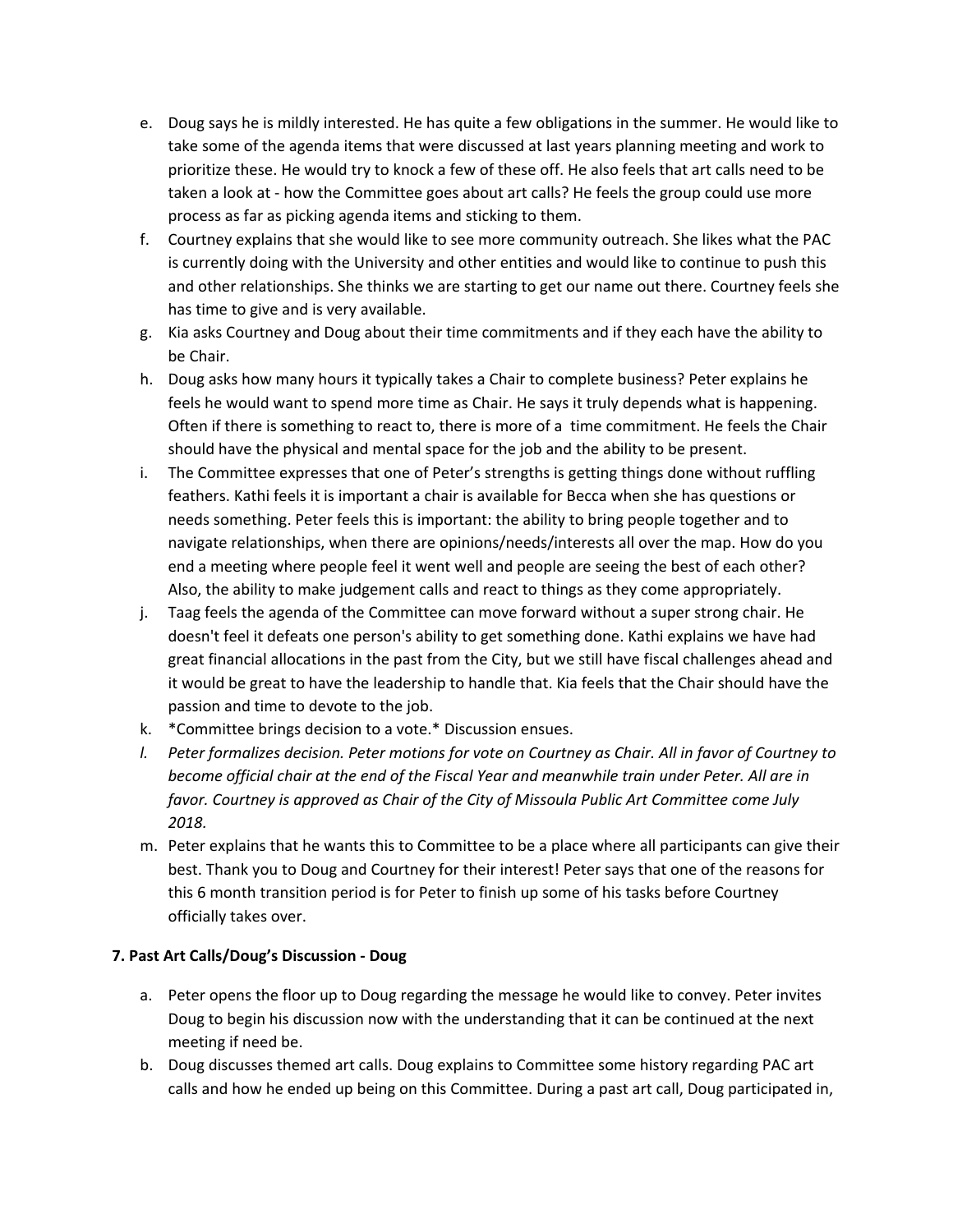he felt confused about how some of the selections were chosen based on theme. Therefore, Doug wanted to figure out this process and joined the Committee.

- c. Doug explains that being an artist there is a risk you take when submitting work. Your art may be picked apart and perhaps it is not being done in the correct way [taking into account an artists freedom]. Doug feels other artists have this same concern.
- d. Doug explains that the PAC should try to do an art call without a theme. Often when there is a theme, there is another stakeholder financing the piece. Therefore, the decision regarding the piece sway towards that group. You could still have dimensional requirements, but no theme.
- e. \*Committee discusses past projects with no theme as well as projects with a theme.\*
- f. Julie discusses the Silver Park Art Call theme. Kathi feels it is rare that we don't have a very broad parameter for our art calls. Kia is very much in support of artists freedom.
- g. Kia asks when another 1.5% art project is coming up?
- h. Julie suggests PAC create one project a year that is themeless. The PAC would have to find a site and get financial arrangements figured out, of course.
- i. Taag brings up that everything is usually site specific whether it is thematic or not. Kia feels often theme just happens to be a part of the Committee process. Art viewers often want to find order and reason within pieces so there is a natural inclination to want to theme art.
- j. Peter talks about having a funded piece of art. The PAC doesn't always have final say in what piece is officially chosen. We often have to take into account other stakeholders due to financial or site specific reasons. Usually there is a conversation about what is important to the stakeholders? But, there may be opportunities to work within different constraints.
- k. Peter says the PAC can take Doug's message to broaden our choices and thought processes in the future.
- l. The Committee agrees that there of course needs to be integrity and fairness in the process. The PAC appreciates Doug's ability to defend the artist's process.
- m. \*More discussion about stakeholders versus PAC choosing pieces.\*
- n. Julie suggests adding a section to future art calls that explains to artists if there is a stakeholder, that they may be asked to change portions of their work they submit. She thinks making expectations more explicit may fix this issue of unfairness.
- o. Peter says regarding calls themselves, its important to access our values as a Committee when making decisions. \*Peter reviews past art call processes\*. Due to the nature of the art call and stakeholder process, the Committee is sometimes limited by a theme - but we should take the initiative to open the door on that.
- p. Kia asks Doug about a scenario: in an art call if we like one piece but it doesn't fit the theme, and all the others did, should we pick none of the pieces? Kathi says it is partially the opinion of the people on the selection committee who sway decisions. Perhaps there are times when we can make it more open.
- q. Peter sums that ideally the PAC would like to create a call with no commission just for artists to make their art. But of course, along side that comes the question of funding. Our funding is going through a process (adding staff, getting ahead of our administration, etc.). We are not at a point where we are able to just give artists money to make something, as much as we would like to be.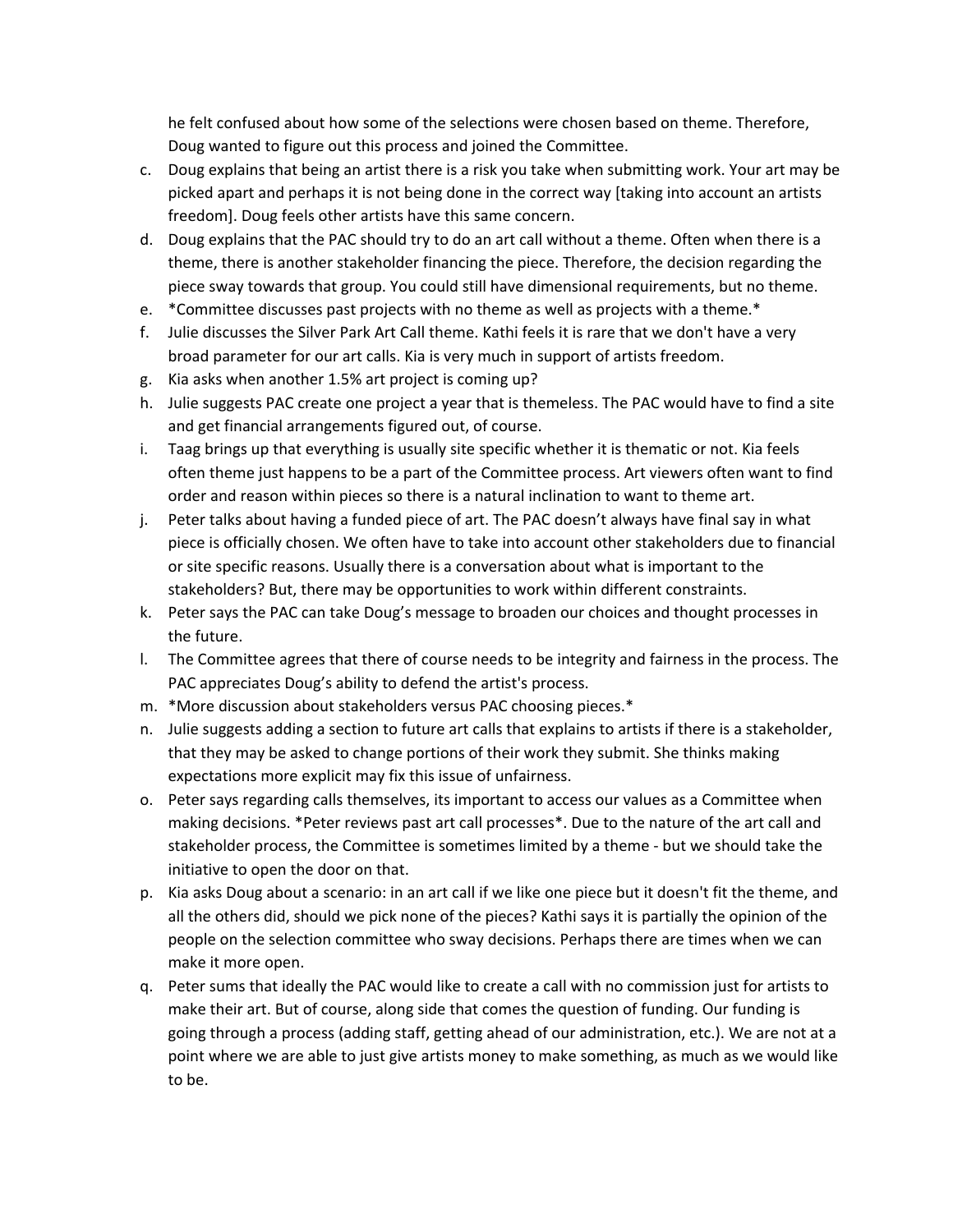- r. Tagg asks Peter to explain 1.5% allocation. Originally, within the 1%, we could use up to 20% of the 1% and accumulate money for repair. As the City's art collection grew, we were getting behind the curb to ever do repairs. This is where the .5% came from. Eventually, there could be enough money where we could also use the  $\frac{1}{2}$  a percent. Currently, that is not an option. Peter says this why we move forward via grants, private dollars, etc. Eventually we would want to be able to demonstrate to Council in a calculated way that we have our administration together, a staff member, etc and we would like a certain amount of money for a project. This said - we have to do one thing at a time.
- s. PAC's goal would be to create an amazing art piece(s) for Missoula. For example: sculptures along the river trail. \*Julie explains City budgeting possibilities. It would be ideal to have money slowly accumulating/institutionalized funding for a project like this over time, instead of asking for a lump sum. This could be a community effort that could be worked through with other entities. Julie suggests Becca ask Scott Paasch if he has any thoughts on how something like this might come to fruition.
- t. Peter wants Doug to feel heard during this meeting. Peter explains what we can come out of this meeting with... Funded sources of art create constraints for us. As a Committee, we can fight those battles along the way. There is an awareness that Doug brings to the committee. We should maintain a level of intention and integrity - and we can now view things through the lense that Doug have given us. We have the power to make choices such as: someone is bringing us a funding source, are we giving them veto power on the piece that is chosen or not? The Committee should make this explicit right away. We have the benefit of our history of art calls and this perspective Doug has given us. Also, the PAC wants to do some sort of art project. We can make this an item on the agenda that gathers steam and details (Sculptures on River) and work towards creating a call that we can eventually get funded.

#### **8. MCAT Documentary Update - Courtney**

a. Topic Tabled.

#### **9. Lighting for Perseverance & Passage Update - Taag**

a. Topic Tabled.

#### **10. Traffic Signal Box Update – Kathi**

a. Topic Tabled.

#### **11. New Park, Parking Space Annual Art Project - Julie**

a. Topic Tabled.

#### **12. Kickstarter Fundraising Effort [December Letters] - Kathi**

a. Topic Tabled.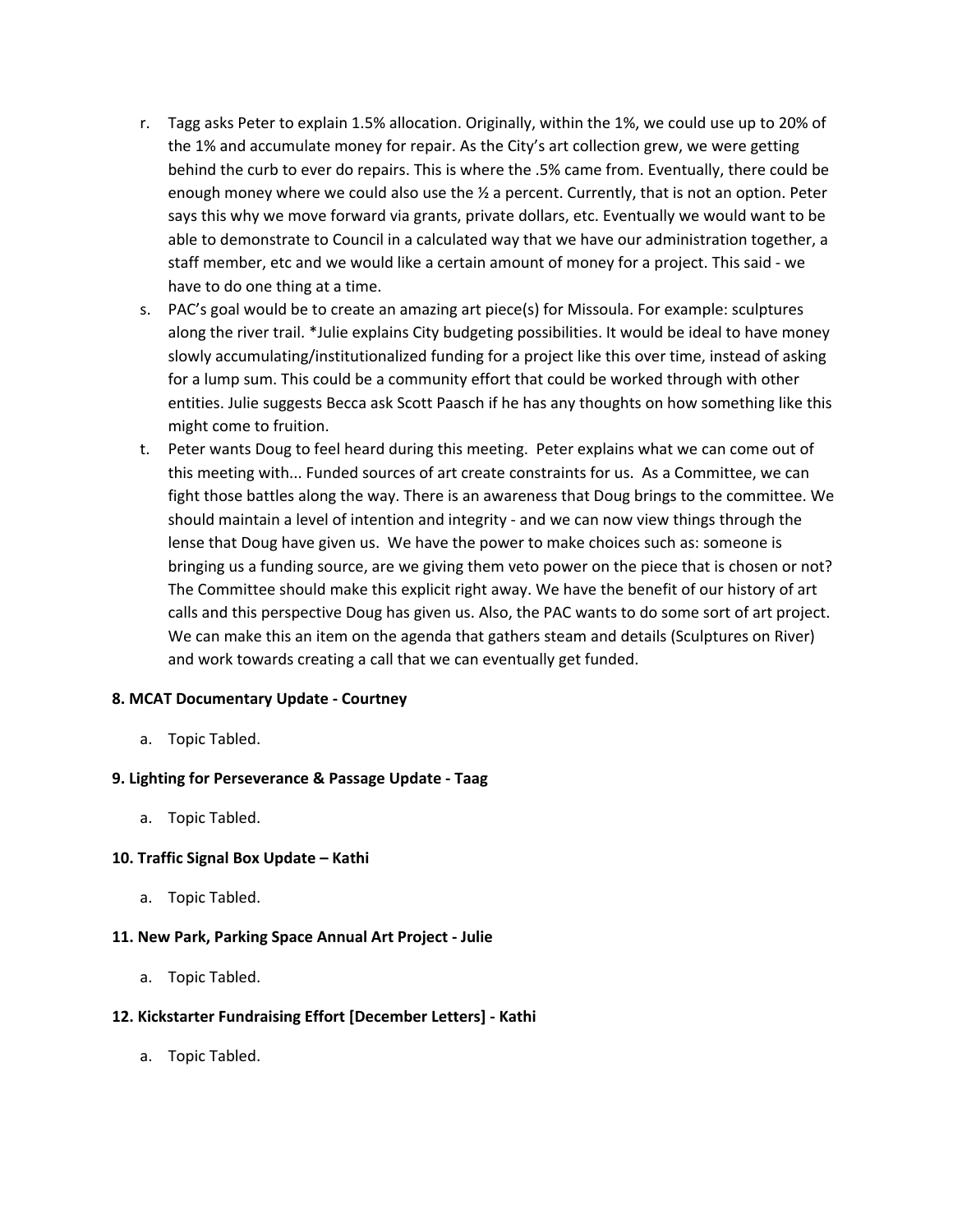## **13. Yearly Goals Discussion [Catalog & Condition Reporting] - Peter**

a. Topic Tabled.

## **14. Becca Updates [Parking Meter Project]**

a. Becca updates committee on Dan Tabish/Bitterroot Mural and asks questions regarding if a PAC member is interested in seeing the mural per request of Scott Paasch. Committee is confused as to the entire process of the City acquiring the mural and the PAC's involvement. Becca will check in with Scott.

#### **15. No Announcements, News, or Upcoming Events**

#### **16. No Comments**

**17. Adjournment 5:59pm**

**The City makes reasonable accommodations for any known disability that may interfere with a person's ability to participate in this meeting. People needing assistance should provide advanced notice to allow adequate time to make needed arrangements. Please call Heidi Bakula at (406) 552-6003 or write her at Mayor's office, 435 Ryman, Missoula, MT 59802 to make the request known.**

### **STRATEGIC PLANNING GOALS 2017-2019**

**Mission: The Public Art Committee affirms the city's role as an advocate to public art, fosters and enriches the aesthetic of the City of Missoula, values and promotes the contributions of artists to the community and furthers the objectives of Missoula City Ordinance 3221.**

**Vision: The Public Art Committee envisions a community where art and artists are valued, and where** public art is integrated into the fabric of our place, and enhances the quality of life of its citizens.

#### **YEAR 1-2017**

#### **Outreach and Awareness**

- A. Create monthly marketing PSAs
- B. Improve website
- C. Begin public art education for artists
- D. Make quarterly reports to council
- E. Establish a more formal connection to U of M **Quality** art department
- F. Engage in community feedback

#### **Governance**

A. Actively invite native representation onto committee

B. Bring accounting and professional reporting to council

- C. Create annual planning and follow plan
- D. Create a catalogue and condition report
- E. Intentional use of staff and chair time

A. Increase art call submissions

# **Fundraising and Project Development**

- A. Pursue the idea of joining county
- B. Increase staff time